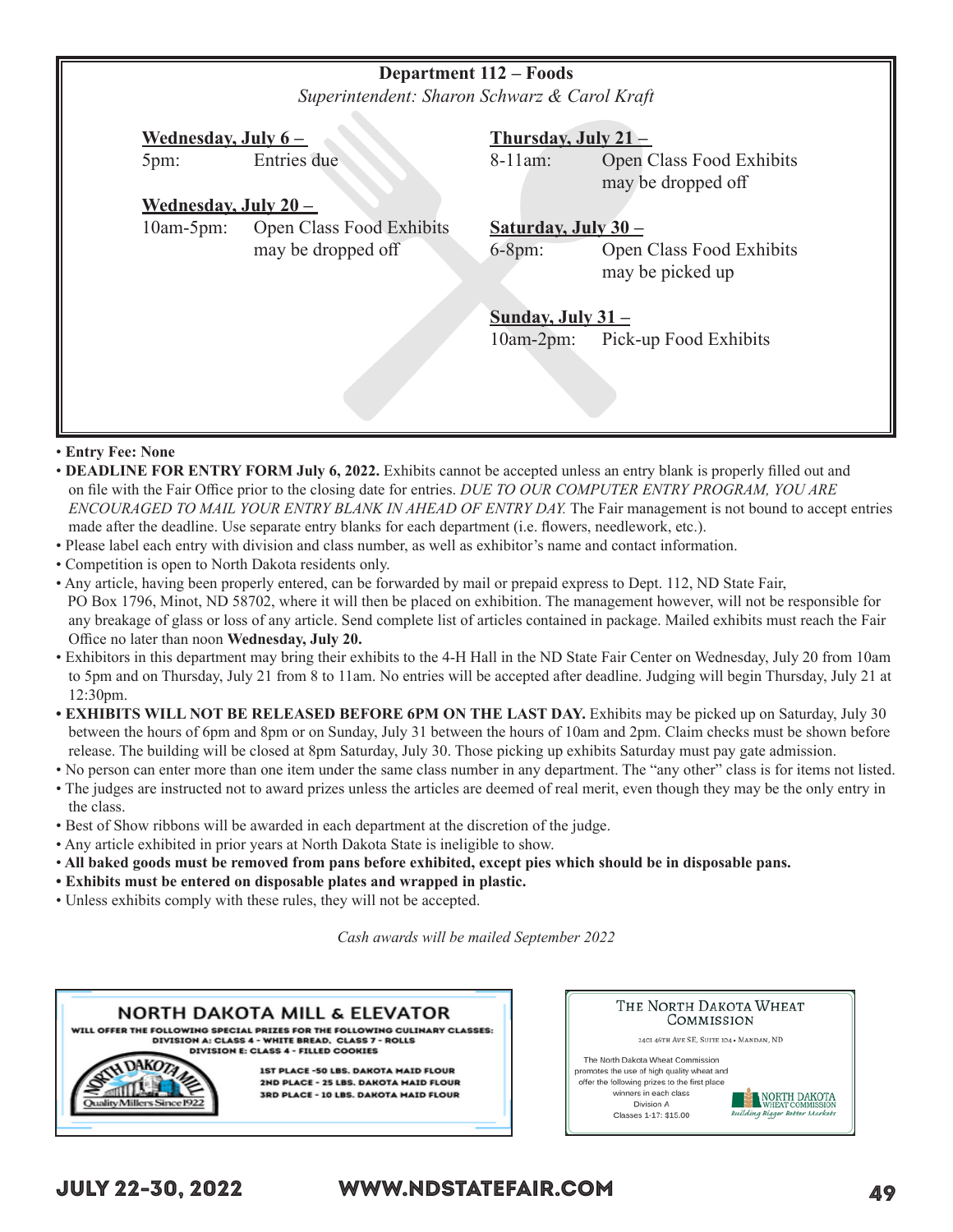# **Culinary Divisions A-G**

## **Division A - Yeast Breads**

May enter large or small loaf, one unless otherwise listed. **Premiums: \$4.50 • \$3.50 • \$2.50**

#### **CLASS**

- 1. Bread, multi-grain, (please include recipe)
- 2. Bread, fruit
- 3. Bread, rye
- 4. Bread, white
- 5. Bread, whole wheat (please include recipe)
- 6. Bread, made in electric breadmaker
- 7. Rolls, dinner, 4
- 8. Rolls, cinnamon, 4
- 9. Rolls, cinnamon, frosted, 4
- 10. Rolls, fancy, frosted 4
- 11. Rolls, crescent, 4
- 12. Rolls, caramel, 4
- 13. Breakfast Loaf, 1
- 14. Buns, white, 4
- 15. Buns, whole wheat, 4 (please include recipe)
- 16. Artisan
- 17. Any other (please label)

## **Division – B Quick Breads**

May enter large or small loaf, one unless otherwise listed. **Premiums: \$3.50 • \$2.50 • \$1.50**

#### **CLASS**

- 1. Baking Powder Biscuits, 4
- 2. Banana Bread
- 3. Date Bread
- 4. Zucchini Bread
- 5. Pumpkin Bread
- 6. Muffins, 4
- 7. Gingerbread
- 8. Any other (please label)

# **Division C - Cakes**

Commercial mixes ONLY accepted in category 11 **Premiums: \$3.50 • \$2.50 • \$1.50**

#### **CLASS**

- 1. Angelcake, not frosted
- 2. Chocolate Layer or Loaf Cake, any frosting
- 3. Fruit Cake, light or dark, not frosted
- 4. Sponge Cake, not frosted
- 5. White Layer or Loaf Cake, any frosting
- 6. Jelly Roll
- 7. Bundt Cake
- 8. Decorations (decorations only judged) Layer or Sheet cake
- 9. Decorations (decorations only judged) Novelty Cakes
- 10. Cupcakes
- 11. Cake Mixes
- 12. Any other (please label)

# **Division D - Pies**

Please Use large or small disposable pans **Premiums: \$4.50 • \$3.50 • \$2.50**

# **CLASS**

- 1. Apple Pie 2. Cherry Pie
- 3. Rhubarb Pie
- 4. Any Berry Pie
- 5. Any Other Fruit Pie
- 6. Cream Pie
- 7. Lemon Pie
- 8. Any other (please label)

# **Division E - Cookies**

### **Premiums: \$3.50 • \$2.50 • \$1.50**

# **CLASS**

- 1. Butter Cookies, Plain, 4
- 2. Butter Cookies, Fancy, 4
- 3. Chocolate Drop Cookies, 4
- 4. Filled Cookies, 4
- 5. Ginger Cookies, frosted, 4
- 6. Molasses Cookies, 4
- 7. Ice Box Cookies, 4
- 8. Macaroons, 4
- 9. Oatmeal Cookies, 4
- 10. White Cookies, rolled, 4
- 11. Chocolate Chip Cookies, 4
- 12. Unbaked Cookies, 4
- 13. Peanut Butter Cookies, 4
- 14. Sugar Cookies, 4
- 15. Special Party Cookies, 4
- 16. Monster Cookies, 4
- 17. Cake Mix Cookies, 4
- 18. Bars, Frosted, 4
- 19. Bars, Unfrosted, 4 20. Bars, Rice Krispies, 4
- 21. Bars, Lemon, 4
- 22. Bars, Unbaked, 4
- 23. Cookies, Any Other, 4 (please label)

### **Division F - Candy Premiums: \$3.50 • \$2.50 \$1.50**

#### **CLASS**

- 1. Dip Candy, 6 pieces
- 2. Divinity, 6 pieces
- 3. Peanut Brittle, 6 pieces
- 4. Fudge, 6 pieces
- 5. Caramels, 6 pieces
- 6. Pinoche, 6 pieces
- 7. Plate of Assorted Candies, 4 kinds, 8 pieces total
- 8. Any other, 6 pieces (please label)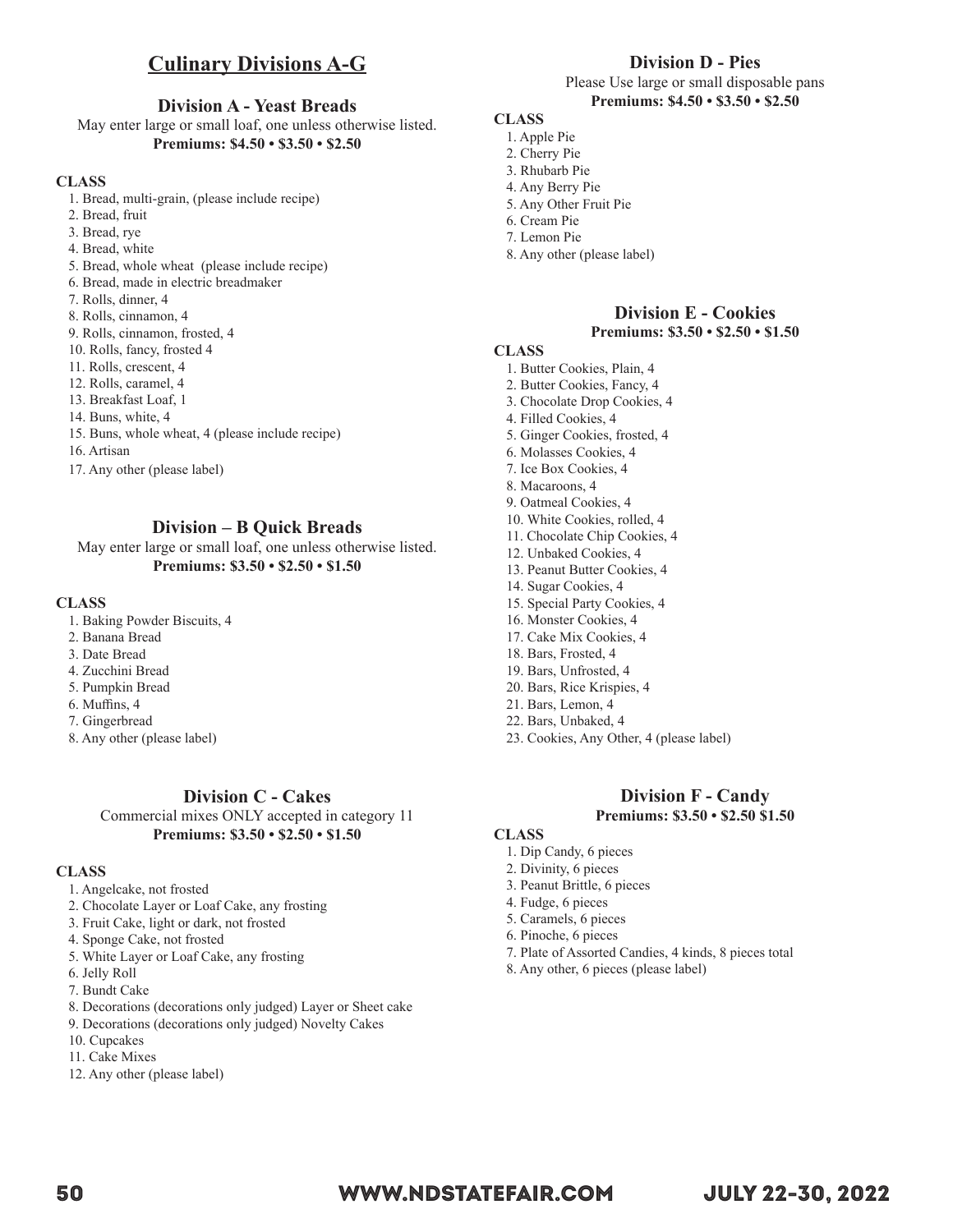# **Division G - Fried/Ethnic**

**Premiums: \$3.50 • \$2.50 • \$1.50**

#### **CLASS**

- 1. Raised Doughnuts, 4
- 2. Doughnuts, 4
- 3. Fattigman, 4
- 4. Flat Bread, 4
- 5. Krumkaka, 4
- 6. Lefse, 4
- 7. Rosettes, 4
- 8. Sandbakkelse, 4
- 9. Kuchen, 1 Whole
- 10. Julekaka Christmas Bread, 1 loaf
- 11. Any other, 4 (please label)

# **Division H - Special Diet**

(Sugar-free, lowfat, low cholesterol, salt-free, and gluten-free) Please label as to which diet and include recipe

# **Premiums: \$3.50 • \$2.50 • \$1.50**

- **CLASS**
	- 1. Cake
	- 2. Candy
	- 3. Cookies, 4
	- 4. Pie
	- 5. Quick Breads
	- 6. Yeast Breads
	- 7. Any other

# **Food Preservation Divisions I-N**

Canned foods for exhibit must be in standard canning jars, with standard lids or covers. Use current USDA guidelines for preserving foods. Please label jars with name of product and

date of preparation. Please indicate method of preparation: boiling water or pressure canner. Must be canned from crop of 2020 or 2021.

# **Division I - Canned Fruits**

(Please label jars) **Premiums: \$4.50 • \$3.50 • \$2.50**

#### **CLASS**

| 1. Apples            | 12. June Berries                               |
|----------------------|------------------------------------------------|
| 2. Applesauce        | 13. Peaches                                    |
| 3. Apricots          | 14. Pears                                      |
| 4. Blueberries       | 15. Plums                                      |
| 5. Cherries, bing    | 16. Plums, wild                                |
| 6. Cherries, compass | 17. Raspberries                                |
| 7. Crabapple         | 18. Rhubarb                                    |
| 8. Currant, red      | 19. Strawberries                               |
| 9. Fruit Cocktail    | 20. Fruit Pie Filling, any kind (please label) |
| 10. Grapes           | 21. Fruit Juice, any kind (please label)       |
| 11. Gooseberries     | 22. Any other Wild Fruit (please label)        |
|                      |                                                |

# **Division J - Jellies & Jams (Soft Spreads)**

(Please label jars)

# **Premiums: \$3.50 • \$2.50 • \$1.50**

Jellies and jams should be shown in standard 1/2 or 1 cup sealed jars. Process with boiling water bath. Must be safe without refrigeration. Use a 1/4" head space.

### **CLASS**

| 1. Jelly, Apple or Crabapple   | 17. Jam, Apricot                 |
|--------------------------------|----------------------------------|
| 2. Jelly, Bing Cherry          | 18. Jam, Blueberry               |
| 3. Jelly, Blueberry            | 19. Jam, Chokecherry             |
| 4. Jelly, Chokecherry          | 20. Jam, Grape                   |
| 5. Jelly, Nanking Cherry       | 21. Jam, Plum, wild              |
| 6. Jelly, Cranberry, high bush | 22. Jam, Raspberry               |
| 7. Jelly, Currant, red         | 23. Jam, Rhubarb                 |
| 8. Jelly, Grape                | 24. Jam, Strawberry              |
| 9. Jelly, Grape, wild          | 25. Jam, Strawberry Rhubarb      |
| 10. Jelly, Gooseberry          | 26. Jam, Tomato                  |
| 11. Jelly, Juneberry           | 27. Jam, Peach                   |
| 12. Jelly, Plum                | 28. Apple Butter                 |
| 13. Jelly, Plum, wild          | 29. Marmalade, Peach and Apricot |
| 14. Jelly, Raspberry, red      | 30. Marmalade, Rhubarb           |
| 15. Jelly, Rhubarb             | 31. Syrups, Fruit                |
| 16. Jelly, Strawberry          | 32. Any other (please label)     |
|                                |                                  |

# **Division K - Dried Fruits and Vegetables**

Dried sample for display of 1 cup in covered glass container (Please label jars)

#### **Premiums: \$3.50 • \$2.50 • \$1.50**

### **CLASS**

| 8. Onions                    |
|------------------------------|
| 9. Peaches                   |
| 10. Pears                    |
| 11. Potatoes                 |
| 12. Snack Mix                |
| 13. Tomatoes                 |
| 14. Any other (please label) |
|                              |

# **Division L - Canned Vegetable**

NOTE: Meat, Poultry & Vegetables (not tomatoes) must be canned by use of a pressure cooker (Please label jars)

#### **Premiums: \$3.50 • \$2.50 • \$1.50**

| <b>CLASS</b>    |                                        |
|-----------------|----------------------------------------|
| 1. Asparagus    | 11. Pumpkin                            |
| 2. Beans, green | 12. Sauerkraut                         |
| 3. Beans, wax   | 13. Tomatoes                           |
| 4. Beets        | 14. Tomato Juice                       |
| 5. Carrots      | 15. Tomatoes, stewed                   |
| 6. Corn         | 16. Zucchini                           |
| 7. Corn on Cob  | 17. Mixture of vegetables for soup     |
| 8. Greens       | 18. Vegetable Juice, any kind (please) |
| 9. Parsnip      | label)                                 |
| $10.$ Peas      | 19. Any other (please label)           |